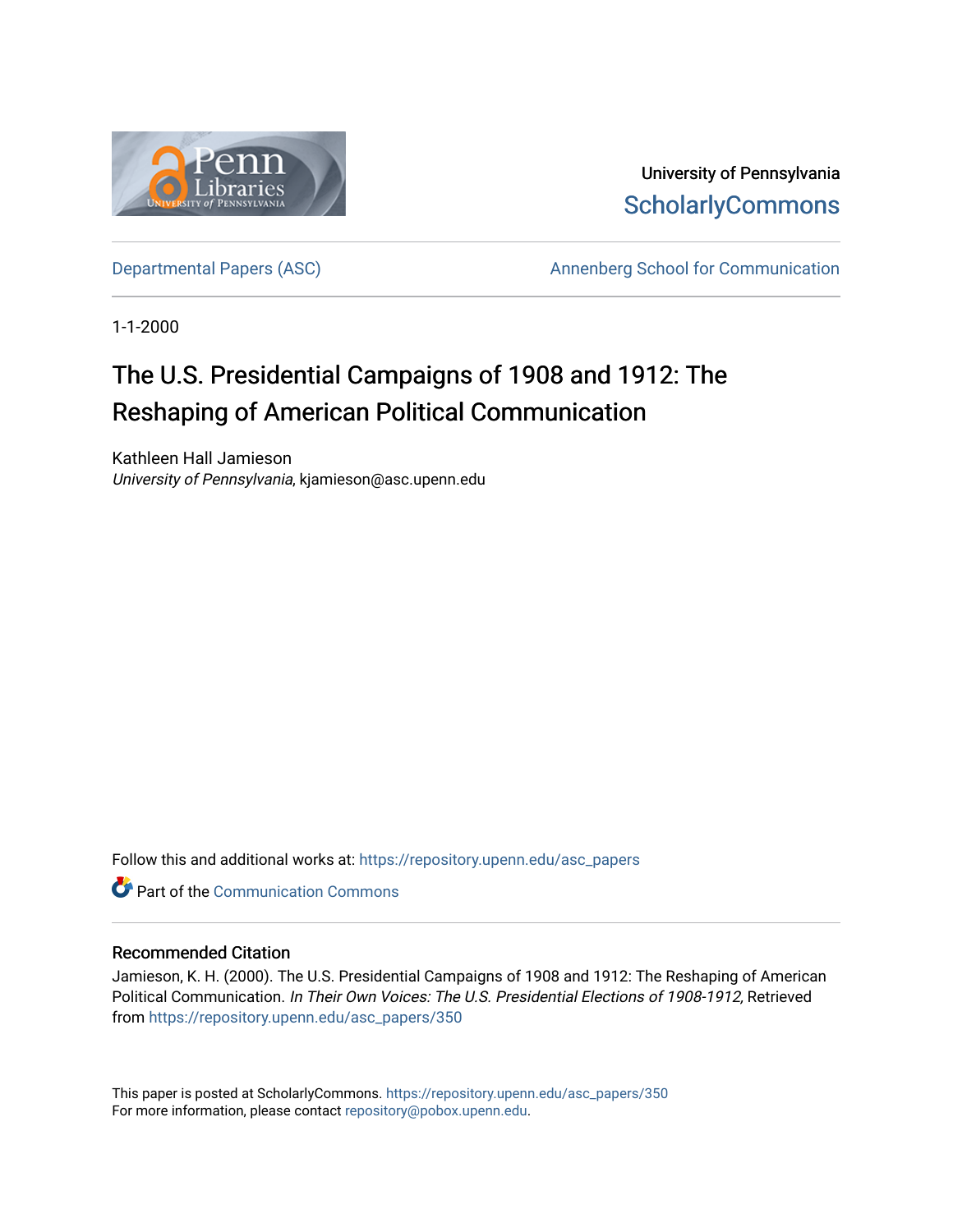### The U.S. Presidential Campaigns of 1908 and 1912: The Reshaping of American Political Communication

#### Abstract

Scholars routinely observe that the advent of radio reshaped political speech from the impassioned pleas bellowed to thousands, to conversations among intimates in the quiet of the living room. But for more than a decade before the first commercial radio broadcast station was inaugurated in Pittsburgh in 1920, citizens in their living rooms, drawing rooms, and parlors had been listening to candidate speeches. This feat was made possible by the phonograph.

#### **Disciplines**

Communication | Social and Behavioral Sciences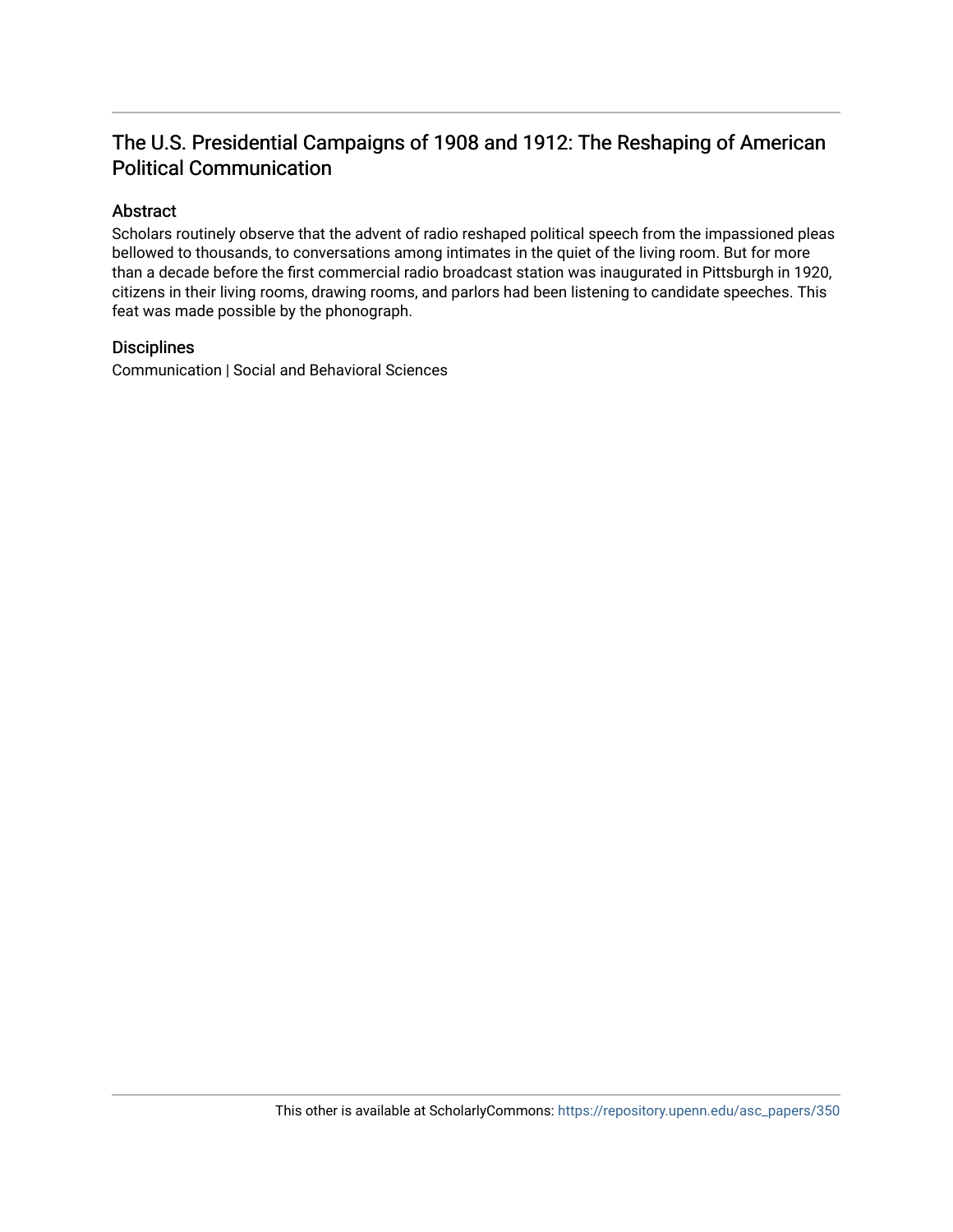#### **Liner Notes**

# **The U.S. Presidential Campaigns of 1908 and 1912**

## **The Reshaping of American Political Communication**

Scholars routinely observe that the advent of radio reshaped political speech from the impassioned pleas bellowed to thousands, to conversations among intimates in the quiet of the living room. But for more than a decade before the first commercial radio broadcast station was inaugurated in Pittsburgh in 1920, citizens in their living rooms, drawing rooms, and parlors had been listening to candidate speeches. This feat was made possible by the phonograph.

Beginning at the turn of the twentieth century, phonographers captured speeches for the public and posterity. Defined by Webster's in 1909 as "An instrument for mechanically recording and reproducing human speech and other sounds,"<sup>1</sup> "phonographs" permitted voters to listen to campaign appeals at their leisure. At this time, there were three major manufacturers of recording devices utilizing two different types of technology: a vertical-cut machine which played wax cylinders and a lateral-cut machine which played flat, shellac disks. All three major companies produced the recordings in the 1908 campaign: The National Phonograph Company, better know as "Edison", the Victor Talking Machine Company and the Columbia Company. During that campaign, Taft "made twelve cylinders for Edison, thirteen discs for Victor, and ten discs and five cylinders for Columbia"2 His opponent William Jennings Bryan recorded ten cylinders for Edison, eleven discs for Victor and twelve discs for Columbia 3. Many of the speeches of both candidates were repeated for the different record companies and not all speeches were published. In 1912, Woodrow Wilson recorded six short speeches on September 24 for Victor <sup>4</sup>. Taft made seven discs for Victor on October 1, 1912 in Beverly Massachusetts.<sup>5</sup> Roosevelt recorded short speeches for Edison and Victor in 1912 as well. 6

 $\begin{array}{cccccccccccccc} \star & \star & \star & \star & \star \end{array}$ 

"Judge Taft has consented to make several short speeches into talking machines for reproduction," noted an article in the *New York Times* on August 3, 1908. "As the process of making a campaign speech is somewhat different from making a campaign speech from the back of a car platform or from a front porch, Mr. Taft to-day found Mrs. Taft laughing at him as he was doing a bit of rehearsing for the real records."<sup>7</sup> The speeches, noted the article, averaged 300 words in length.

A member of Congress from Nebraska from 1891 to 1895, William Jennings Bryan (1860–1925) had lost a bid for the Senate in 1894. In 1908 Bryan who had won the Democratic nomination in 1896 with his impassioned "cross of gold speech," was the standard bearer for his party for the third time. In 1896 and 1900 Republican nominee William McKinley had defeated him. Facing Bryan in 1908 was William Howard Taft, the heir apparent of incumbent second term President Theodore Roosevelt.

Entering government service as Assistant Secretary of the Navy, Theodore Roosevelt (1858–1919) was a minor player in the first McKinley administration (1897). Transformed into a popular hero by his service with the Rough Riders in Cuba during the Spanish-American War, Roosevelt was elected governor of New York in 1898. In 1900 as McKinley's vice presidential running mate, T.R. was swept into national office. His time in that office ended abruptly with the assassination of McKinley only a few months after the election.

In September 1901, at the age of forty-three, Theodore Roosevelt became president of the United States. In 1904 he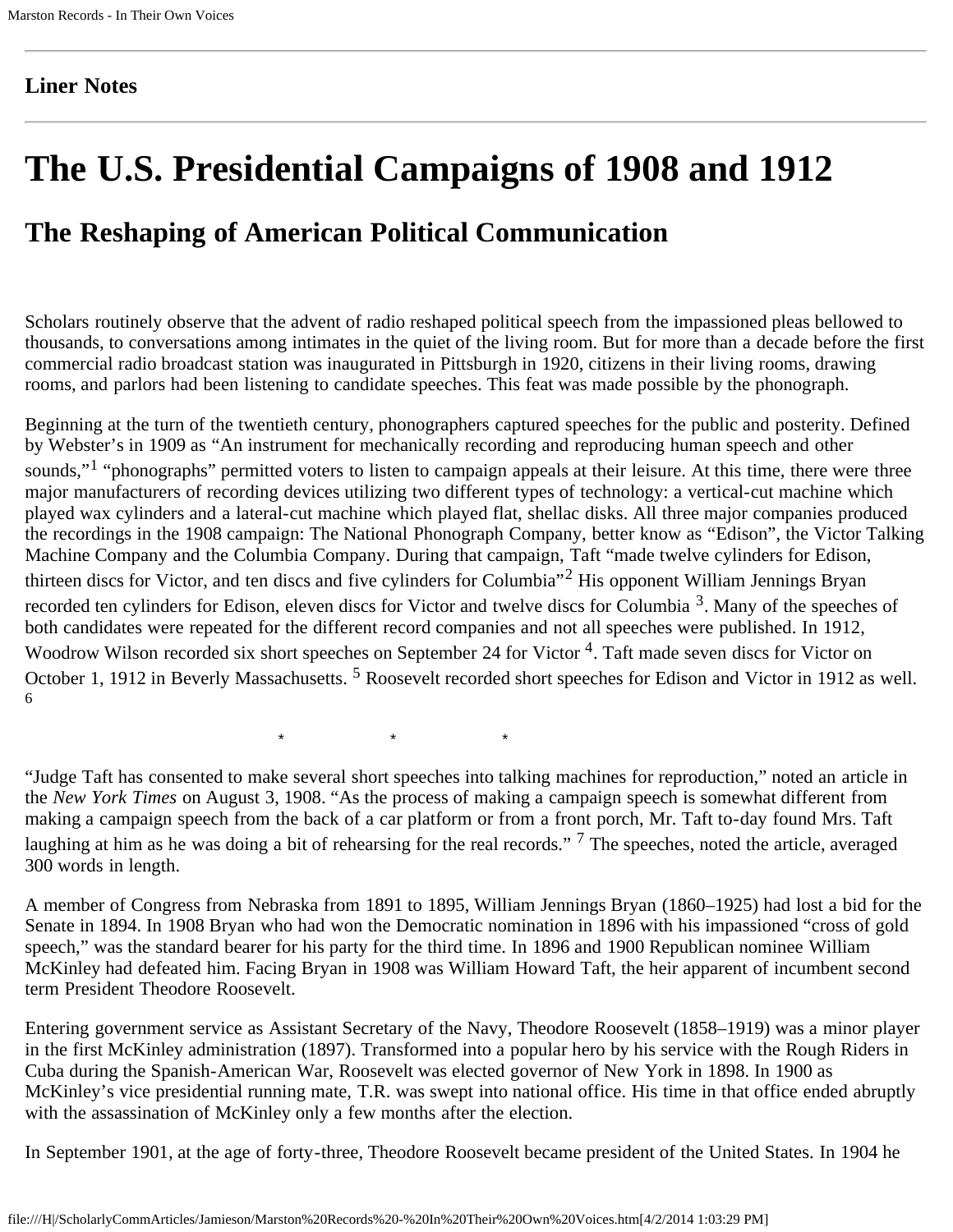easily secured a second term by defeating Democratic Party nominee Alton Parker. The ticket campaigned on a platform supporting the protective tariff and maintaining the gold standard. From 1901–1909, Roosevelt served almost two terms as the twenty-sixth president of the United States. Of his decision not to seek a third term, T.R. wrote "However certain I might be that in seeking or accepting a third term I was actuated by a sincere desire to serve my fellow countrymen, I am very much afraid that multitudes of thoroly (sic) honest men who have believed deeply in me, (and some of whom, by the way, until I consented to run might think that they wisht me to run) would nevertheless have a feeling of disappointment if I did try to occupy the Presidency for three consecutive terms, to hold it longer than it was deemed wise that Washington should hold it..." <sup>8</sup> Since he had publicly promised not to seek a third term, Roosevelt made it plain that he wanted Taft as the next president.

William Howard Taft (1857–1930) was elected the twenty-seventh president of the United States in 1908 in the first presidential campaign to make widespread use of the phonograph record as a means of campaign communication. Appointed Secretary of War by Republican president Theodore Roosevelt in 1904, Taft was a close political adviser of the popular president. In 1906 T.R. tagged Taft as his successor ensuring his nomination in 1908. The speeches by Taft on the CD might suggest to the unenlightened listener that Roosevelt is indeed seeking a third term:

He recommended the passage of the law, which the Republican convention has since specifically approved, restricting the future issue of stocks and bonds by interstate railways that such as may be authorized by federal authorities. He demonstrated to the people by what he said, by what he recommended to Congress, and by what he did. The sincerity of his efforts to command respect to the law, to secure equality of all before the law, and to save the country from the dangers of a plutocratic government towards which we were fast tending. In this work, Mr. Roosevelt has the support and sympathy of the Republican party, and his chief hope of success in the present controversy must rest on the confidence which the people of the country have in the sincerity of the party's declaration in his platform that it intends to continue his policy.

Campaigning on a pledge to continue the Roosevelt tradition, Taft handily defeated Bryan in 1908.

During his first term, however, Taft alienated the progressives in his own party and his mentor by refusing to join efforts to oust the unpopular Speaker of the House Joseph Cannon and by supporting the Payne–Aldrich Tariff. Roosevelt responded by fighting Taft for the nomination of the Republican Party in 1912. Allen Churchill wrote that T.R. became a "hater... capable of man-sized fury.... Theodore, who always liked to say he felt strong as a bull moose, now began to resemble a wounded one." <sup>9</sup> When Taft secured that nomination, T.R. broke from the Republicans to head the Progressive party. Drawing on T.R.'s statement that "I'm feeling like a bull moose," the progressives are better known as the Bull Moose party.

Congressional Government (1885), Wilson had secured the governorship of New Jersey as a reformer. In 1912, when the leading candidate, Champ Clark, failed to secure the two-thirds needed for the Democratic nomination and William Jennings Bryan threw his support to the New Jersey governor, Wilson won the nomination on the Democratic convention's forty-sixth ballot. Woodrow Wilson was the beneficiary of the split between Taft and T.R. With the Republican vote divided, he won the presidency with 435 electoral votes.

The presidential election of 1912 played out against the backdrop of a presidency whose powers had been dramatically enlarged by Theodore Roosevelt's two terms. "Roosevelt viewed the Presidency as a 'big stick' and as a podium," writes Marcus Cunliffe. "He tackled difficulties with a freewheeling, happy ferocity...

On the CDs we hear the differences that marked the candidacies of William Jennings Bryan, Woodrow Wilson, William Howard Taft, and Theodore Roosevelt. Where T.R. and Wilson sound extemporaneous, Taft's awkward intonational patterns and flat delivery suggest that he is tied to scripted texts. Where Roosevelt's tone is urgent and occasionally angry and bitter, Wilson's is more professorial. Of the four, Bryan is most clearly the master stump orator less comfortable with the intimate medium of communication through phonographs.

Finally, these segments of discourse harken to a time in which the laws that we take for granted were under consideration. Note Roosevelt's impassioned plea for a minimum wage and Wilson's response that it would result in a lowering of existing wages. Observe Roosevelt's call for an eight-hour workday.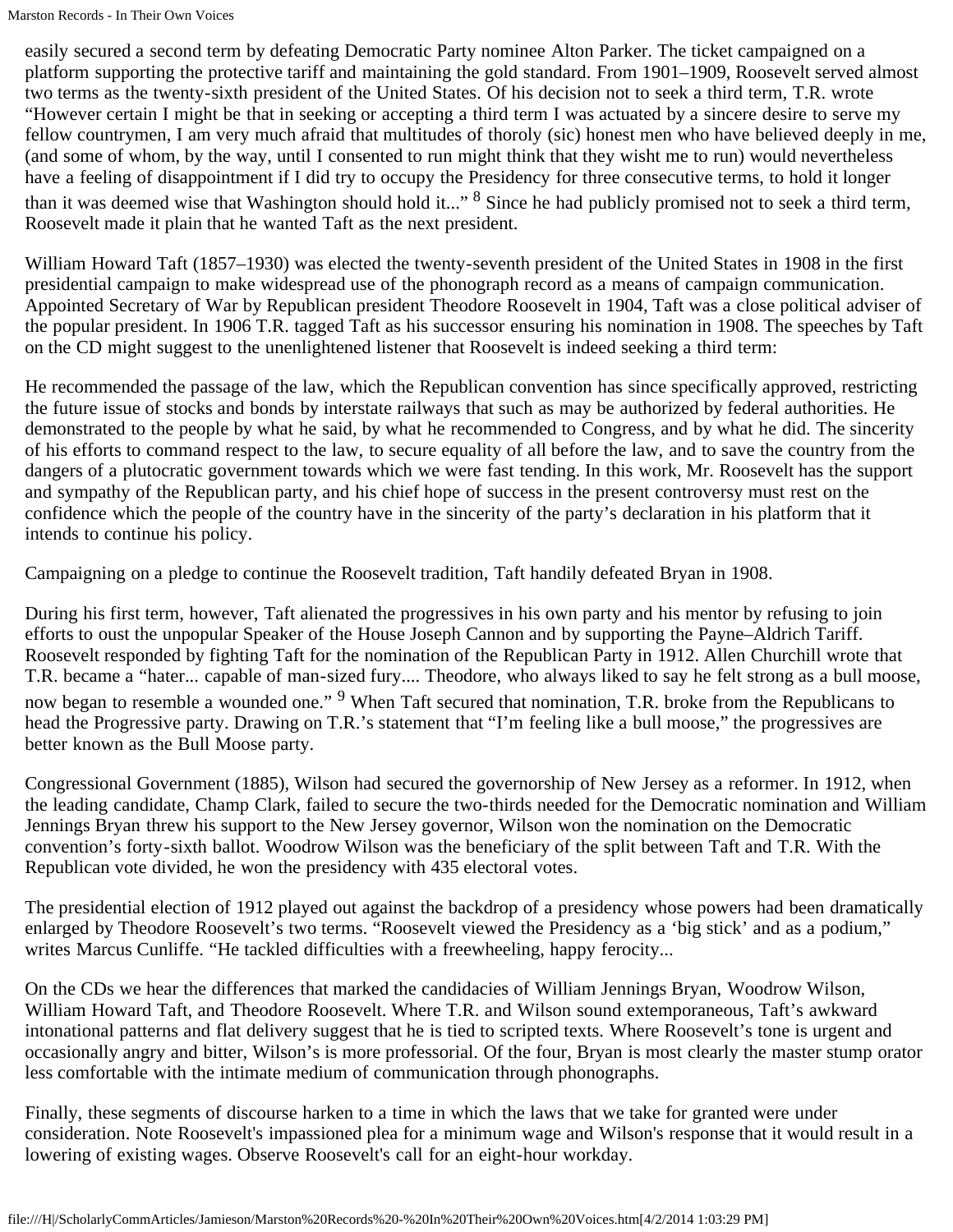*Kathleen Hall Jamieson is Dean of the Annenberg School for Communication and Director of the Annenberg Public Policy Center of the University of Pennsylvania.*

<sup>1</sup> Webster's 1909, p. 1623.

2 Robert and Celia Dearling, *The Guinness Book of Recorded Sound*. Guinness Books, 1984, p. 184.

3 Compiled by Brian Rust, Discography of *Historical Records on Cylinders and 78s*. Westport CT and London: Greenwood Press, 1979, pp. 44-45.

4 Robert and Celia Dearling, *The Guinness Book of Recorded Sound*. Guinness Books, 1984, p. 185.

5 Ibid. p. 184.

6 Ibid., p. 184.

7 "Virginians Will Hear Taft," *New York Times*, August 4, 1908, p. 3.

8 Marcus Cunliffe, *The American Heritage Pictorial History of the Presidents of the United States*. "Letter to George Trevelyan," New York: Simon and Schuster, 1968, p. 308.

9 Quoted in *The American Heritage History of the Presidency*. New York: Simon and Schuster, 1968, p. 655.

10 Cunliffe, *The American Heritage History of the Presidency*. p. 306.

 $\overline{?}$ 

In Their Own Voices: The U.S. Presidential Elections of 1908-1912

[COMPLETE TRACK LISTING](file:///H|/ScholarlyCommArticles/Jamieson/voices_tracks.htm) [LINER NOTES](file:///H|/ScholarlyCommArticles/Jamieson/voices_liner.htm) [A NOTE FROM WARD MARSTON](file:///H|/ScholarlyCommArticles/Jamieson/voices_ward.htm)